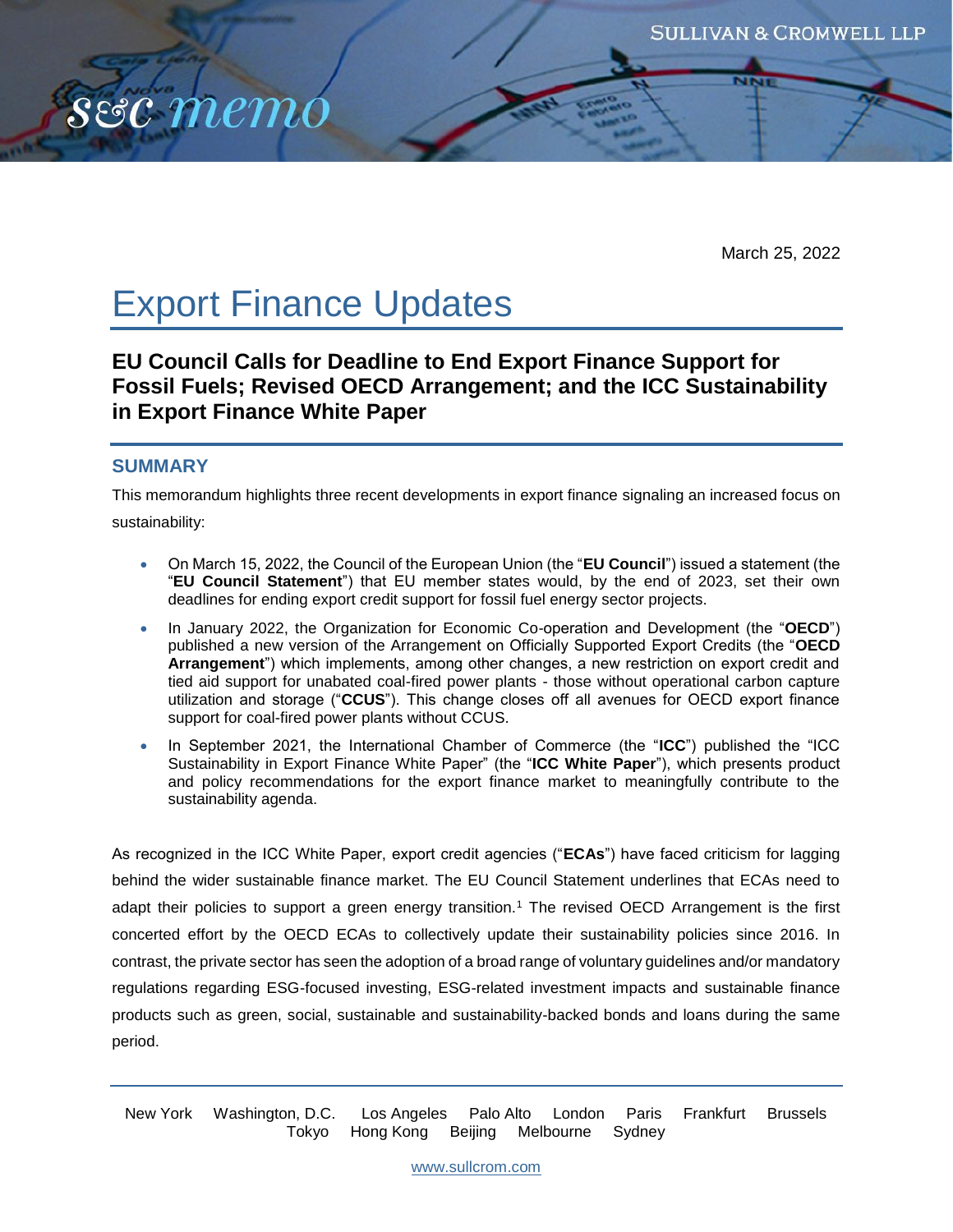This is an area where ECA policies are quickly evolving, presenting challenges to those trying to understand the availability of financing sources for their projects, which is an analysis that generally must be done on a project-by-project and ECA-by-ECA basis.

## **1. THE COUNCIL OF THE EUROPEAN UNION MARCH 15, 2022 STATEMENT – A PATHWAY TO ENDING SUPPORT TO THE FOSSIL FUEL SECTOR**

## **A. CONCLUSIONS ADOPTED BY THE COUNCIL OF THE EUROPEAN UNION**

In a statement published on March 15, 2022<sup>2</sup> following a meeting of EU finance ministers, the EU Council announced that, pending further modernization of the OECD Arrangement, EU member states would have until the end of 2023 to set their own "science-based" deadlines for ending export credit support for fossil fuel energy sector projects, unless in limited and clearly defined circumstances that are consistent with the 1.5°C warming limit and the Paris Agreement.<sup>3</sup> The OECD Arrangement is the "gentlemen's agreement" that regulates the terms and conditions upon which the ECAs of the OECD participating countries<sup>4</sup> (the "**OECD Participants**") agree to provide officially supported export credits and tied aid.

The Council Statement also calls on the European Commission to launch a discussion with the OECD Participants to include a restriction in the OECD Arrangement on export credit for the fossil fuel energy sector, including oil and gas, subject to limited and clearly defined exceptions that are consistent with the 1.5ºC warming limit and the Paris Agreement.

The Council Statement proposes the introduction into the OECD Arrangement of financial mechanisms to encourage environmentally sustainable projects, such as lower down payments, longer maturities or specific risk-based adjustment to premia. The Council Statement supports the use of the EU Taxonomy on Sustainable Activities<sup>5</sup> (the "EU Taxonomy") as the relevant benchmark for EU member state ECAs to identify environmentally sustainable projects.

The Council Statement also notes the importance of the modernization of the OECD Arrangement more widely in the face of growing competition by financing provided by non-OECD countries and supports the European Commission's feasibility study of an EU-wide export credit facility to complement the national export credit facilities of the EU member states.

#### **B. COMMENTARY**

The Council Statement does not require EU member states to stop their ECA support for the fossil fuel sector by the end of 2023, but only that a deadline for doing so is set by the end of 2023. This signals the differing views at the EU level on how to phase out export credit support for fossil fuels.

Further, this deadline will only be relevant for those EU member states that have not signed the COP26 commitment to end new direct support for the international unabated fossil fuel energy sector by the end of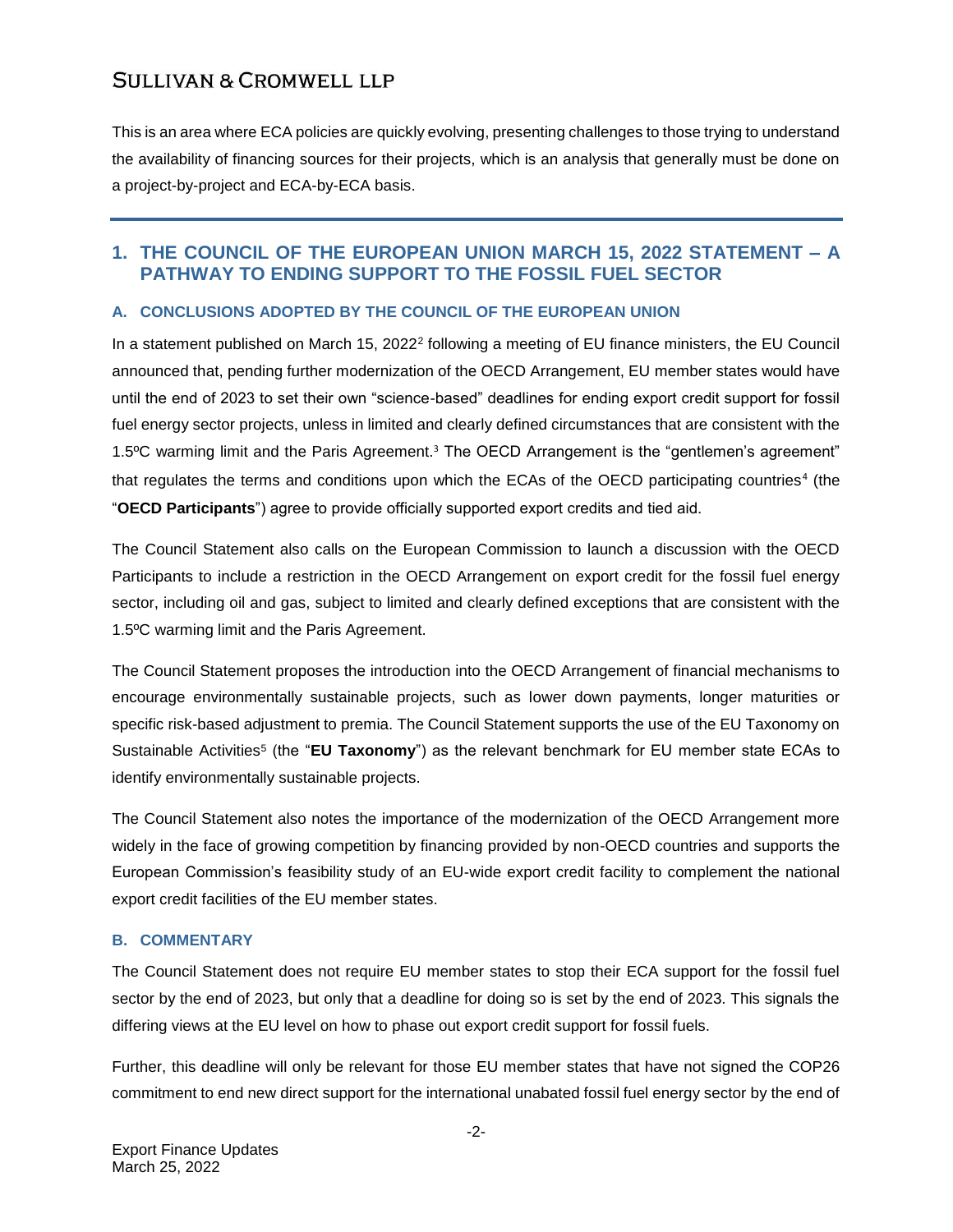2022, except in limited and clearly defined circumstances that are consistent with the 1.5ºC warning limit and the goals of the Paris Agreement (the "**COP26 Commitment**").<sup>6</sup>

Ten European countries (Belgium, Denmark, Finland, France, Germany, Italy, the Netherlands, Spain, Sweden and the United Kingdom, all signatories to the COP26 Commitment) and their ECAs formed the "Export Finance for the Future" ("**E3F**") coalition with the goal of leading efforts to align export finance with climate objectives, including an assessment of their export finance support to the fossil fuel sector and how best to phase out that support.<sup>7</sup> The E3F coalition has not yet confirmed how it will interpret the COP26 Commitment.

Currently, the EU Taxonomy, which permits certain gas power generation or heating and cooling to be classified as "sustainable,"<sup>8</sup> is not binding on EU member state ECAs. The suggestion, in the EU Council Statement, that ECAs adopt the EU Taxonomy as the relevant benchmark for EU ECAs to identify environmentally sustainable projects may indicate how EU member state ECAs may develop their policies on oil and gas.

The Council Statement's call for the modernization of the OECD Arrangement and the inclusion of financial incentive mechanisms to support environmentally sustainable projects echoes the recommendations of the ICC White Paper (see below).

In the absence of more concrete concerted action, individual ECA sustainability policies are developing in real time, presenting challenges to those trying to understand the availability of financing sources for their projects. Understanding financing sources for a project may involve more detailed analysis of both the revised OECD Arrangement as well as individual ECA policies (which are under ongoing updates in various countries). Early consideration of financing sources by project sponsors, in particular to explore the growing incentives available for sustainable finance, may help to widen the sources of available finance for a project.

## **2. REVISED OECD ARRANGEMENT – THE END OF OECD ECA SUPPORT FOR UNABATED COAL-FIRED POWER PLANTS**

#### **A. THE REVISED OECD ARRANGEMENT**

In January 2022, the OECD Arrangement was updated (the "**revised OECD Arrangement**"). Effective as of November 1, 2021, the key change is a prohibition on export credit and tied aid support (the "**Prohibition**") for:

• new coal-fired power plants or parts thereof,<sup>9</sup> including all components, equipment, materials and services (including the training of personnel) directly required for the construction and commissioning of such plants; and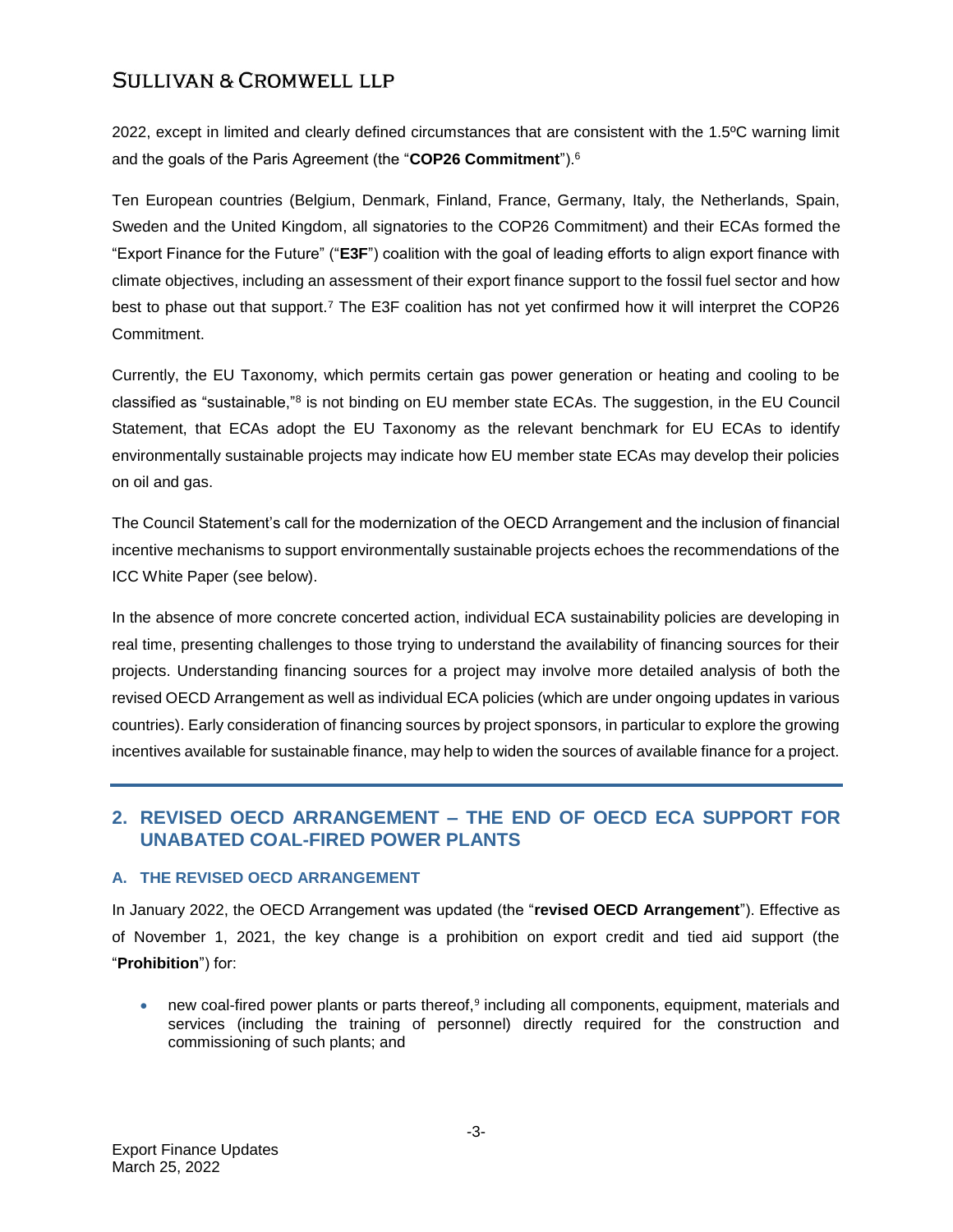existing coal-fired power plants unless (a) the purpose of the equipment supplied is air, water or  $CO<sub>2</sub>$  pollution abatement, and (b) such equipment does not extend the useful lifetime or capacity of the plant.<sup>10</sup>

Importantly, the Prohibition does not apply to coal-fired power plants that operate with effective CCUS facilities or the retro-fitting of existing coal-fired power plants to install CCUS facilities.<sup>11</sup>

This represents a major change from the previous rules regulating export credit support for coal-fired power plants. Those rules, set out in the 2016 Sector Understanding on Export Credits for Coal Fired Electricity Generation Projects ("**CFPSU**"), allowed support for certain plants, including those in developing countries facing energy deficit challenges. The CFPSU has now been removed in its entirety by the revised OECD Arrangement.

## **B. COMMENTARY**

The Prohibition closes off OECD export credit support for unabated coal-fired power plants. While many western ECAs had largely already excluded coal-fired power plants from their portfolios, this is an important move for the Japanese and Korean ECAs that had continued to support the industry. Days after the OECD decision on the Prohibition, China followed suit with a pledge to stop funding overseas coal projects.

It remains to be seen how the OECD ECAs will implement the Prohibition in the context of larger energy intensive projects – such as mining projects – with on-site unabated coal-fired power plants. While such projects will become increasingly rare as project sponsors ramp up their climate change commitments (voluntarily and as a result of increasing regulation) and adapt their operations accordingly, there has been no official OECD guidance addressing this. Individual policies will develop over time, but it is likely that OECD ECAs participating in the financing of such projects would at a minimum continue to require ringfencing of their export credit support from the construction and commissioning of any on-site unabated coalfired power plants.

The revised OECD Arrangement does not address export finance support for coal mining. It also does not deal with oil and gas projects, although a majority of the OECD Participants signed the COP26 Commitment. It is perhaps a sign of the compromise achieved by the OECD Participants on the scope of the revised OECD Arrangement that the Prohibition will be reviewed by December 31, 2022 "in order to contribute to the common goal of addressing climate change,"<sup>12</sup> a mere 13 months from the date it became effective and coinciding with the COP26 Commitment deadline.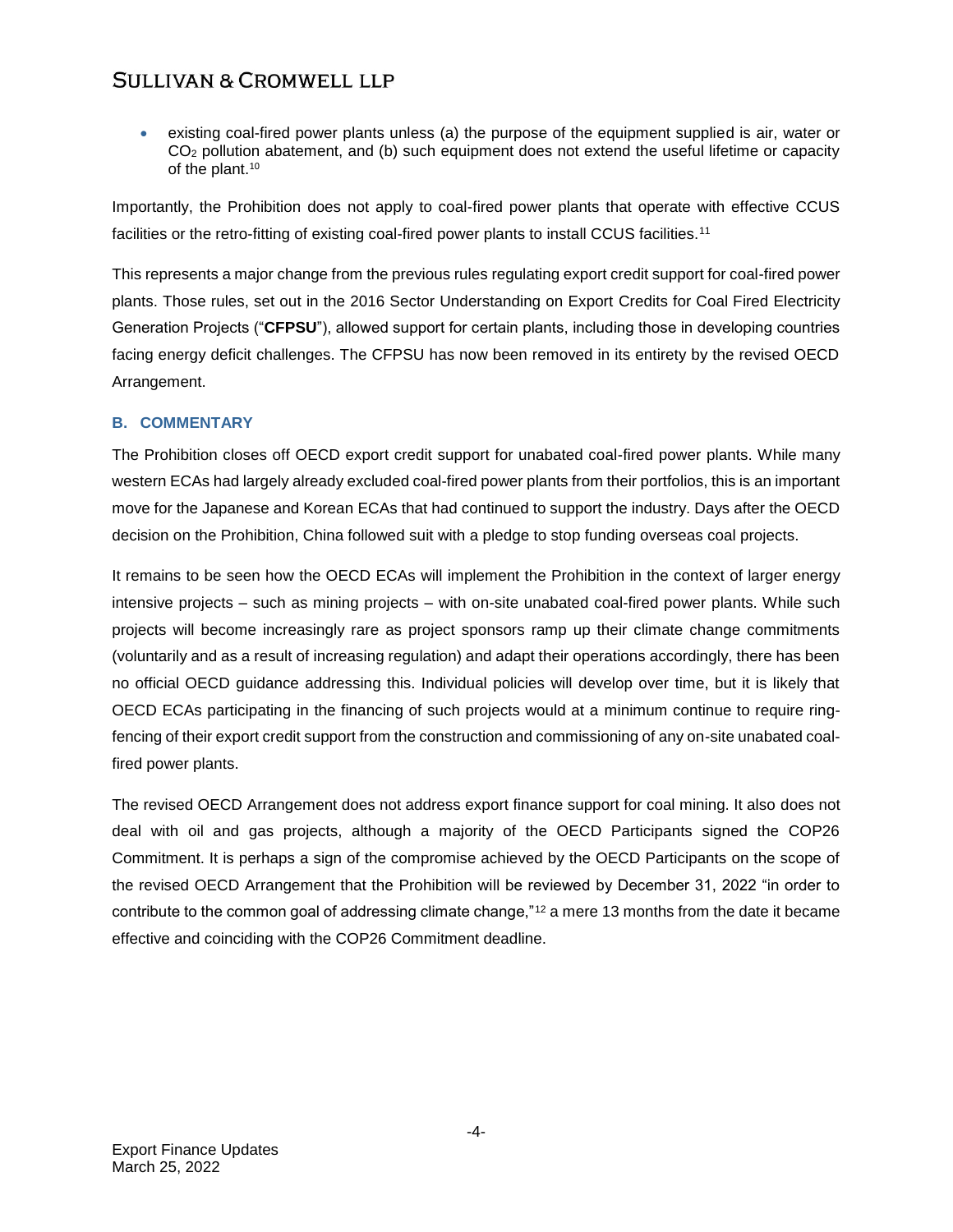## **3. THE ICC WHITE PAPER ON "SUSTAINABILITY IN EXPORT FINANCE"**

## **A. THE ICC WHITE PAPER**

The ICC and partners published the "ICC Sustainability in Export Finance White Paper"<sup>13</sup> in September 2021, which presents product and policy recommendations for the export finance market to meaningfully contribute to the sustainability agenda.

The ICC White Paper was prepared independently and supported by the Rockefeller Foundation and a steering committee of 16 leading commercial banks. It draws on the contributions of commercial banks, exporters, borrowers and ECAs, and their supervisory government authorities across the world.

The ICC White Paper concludes with several recommendations, including:

- Harmonizing sustainability-linked definitions and frameworks utilized by banks and ECAs;
- Aligning the mandates of ECAs, development finance institutions and domestic financing initiatives to enable a "whole of government" approach towards global sustainability commitments;
- Increasing support by banks and ECAs for emerging companies that are developing innovative technologies addressing sustainability goals, including leveraging blended finance structures to meet the capital expenditure needed to develop such technologies. The paper also found that exporters and sponsors that consider sustainability goals earlier in their projects and bid design widen the range of available financing options; and
- Modernizing the OECD Arrangement to promote transactions that support global sustainability goals (namely, the UN Sustainable Development Goals<sup>14</sup> and the Paris Agreement), including by adopting incentives (e.g., increased flexibility,<sup>15</sup> premium discounts, longer tenors), disincentives (*e.g.*, exclusions, premium surcharges) for certain industries and technologies and further sector restrictions (already a proven approach under the OECD Arrangement's "sector understandings").

The two introductory chapters, with comprehensive reviews of the export finance market and the sustainable finance market, are worthwhile reading for those looking for an overview tracking all recent developments internationally.

#### **B. COMMENTARY**

The ICC White Paper represents an unprecedented undertaking with its broad-base participation. It calls on ECAs, who have a track record for supporting important, often challenging, projects, to play a greater role in the sustainability agenda.

The revision of the OECD Arrangement outlined in Section 2 above did not cover all of the areas of possible modernization of the arrangement identified by the ICC White Paper. There is a growing awareness of the urgency of the modernization of the OECD Arrangement, as shown by the EU Council Statement. The E3F coalition also intends to promote the modernization of the OECD Arrangement to include sustainability policies. On the basis of the pace of developments to date, it may take some time to build a consensus among the OECD Participants on how to integrate global sustainability goals within the rulebook of the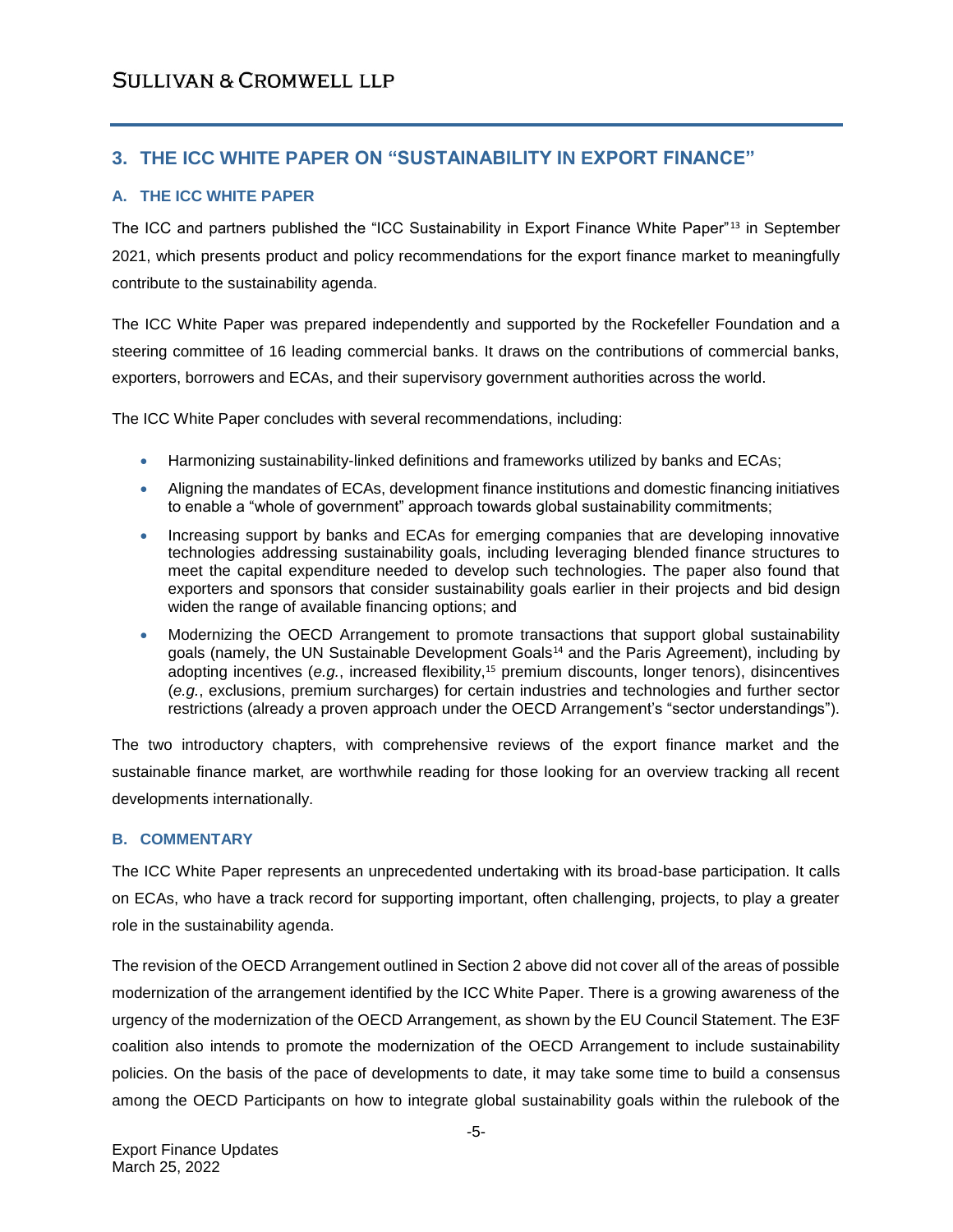OECD ECAs. However, it remains to be seen whether the Ukraine crisis will accelerate these efforts as OECD Participants grapple with the challenges of replacing Russian oil and gas, decarbonization and strengthening their energy security.

We continue to monitor this area closely and are available to discuss this with you at any time. For additional ESG and sustainable finance-related updates, please see [Environmental, Social and Governance \(ESG\)](https://www.sullcrom.com/environmental-social-and-governance)  [\(sullcrom.com\).](https://www.sullcrom.com/environmental-social-and-governance)

 $\star$   $\star$   $\star$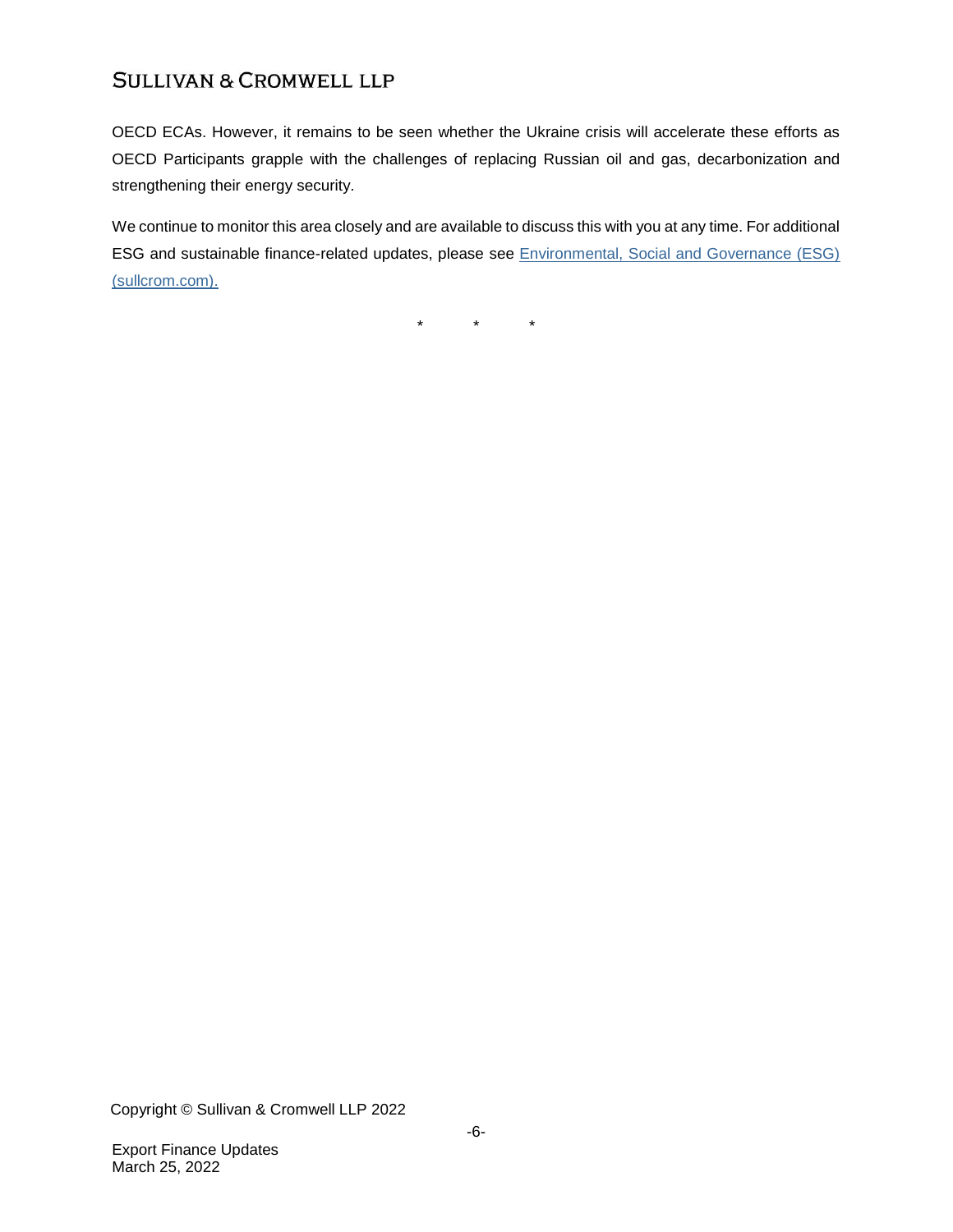#### **ENDNOTES**

| $\mathbf{1}$     | The recent case brought by the not-for-profit environmental protection organization, Friends of the Earth, against the UK<br>Secretary of State for International Trade and the UK ECA, UKEF, to challenge the legality of UKEF's decision to approve<br>USD 1.5 billion of export finance support for the Mozambique LNG Project, highlights the growing awareness that ECAs<br>have a part to play in the climate change agenda. Friends of the Earth was not successful in its challenge, but has been<br>given leave to appeal the decision of the English High Court handed down on March 15, 2022. R (on application of Friends<br>of the Earth Limited v The Secretary of State for International Trade / Export Credits Guarantee Department (UK Export<br>Finance) [2022] EWJC 568 (Admin). |
|------------------|------------------------------------------------------------------------------------------------------------------------------------------------------------------------------------------------------------------------------------------------------------------------------------------------------------------------------------------------------------------------------------------------------------------------------------------------------------------------------------------------------------------------------------------------------------------------------------------------------------------------------------------------------------------------------------------------------------------------------------------------------------------------------------------------------|
| $\boldsymbol{2}$ | Council of the European Union press release of March 15, 2022, https://www.consilium.europa.eu/en/press/press-<br>releases/2022/03/15/the-council-adopted-conclusions-on-export-credits/                                                                                                                                                                                                                                                                                                                                                                                                                                                                                                                                                                                                             |
| 3                | The Paris Agreement, https://unfccc.int/process-and-meetings/the-paris-agreement/the-paris-agreement.                                                                                                                                                                                                                                                                                                                                                                                                                                                                                                                                                                                                                                                                                                |
| 4                | Australia, Canada, the European Union (and its member state ECAs), Japan, Korea, New Zealand, Norway, Switzerland,<br>Turkey, the United Kingdom and the United States, https://www.oecd.org/trade/topics/export-credits/arrangement-and-<br>sector-understandings/.                                                                                                                                                                                                                                                                                                                                                                                                                                                                                                                                 |
| 5                | Regulation (EU) 2020/852 of the European Parliament and of the Council of 18 June 2020 on the establishment of a<br>facilitate<br>sustainable<br>framework<br>to<br>investment,<br>and<br>amending<br>Regulation<br>(EU)<br>2019/2088,<br>https://ec.europa.eu/info/law/sustainable-finance-taxonomy-regulation-eu-2020-852_en.                                                                                                                                                                                                                                                                                                                                                                                                                                                                      |
| 6                | "Statement on international public support for the clean energy transition," November 4, 2021, UN Climate Change<br>Conference UK 2021, https://ukcop26.org/statement-on-international-public-support-for-the-clean-energy-transition/.                                                                                                                                                                                                                                                                                                                                                                                                                                                                                                                                                              |
| $\boldsymbol{7}$ | Communiqué issued by the Ministry of the Economy, Finance and Recovery in April 14, 2021,<br>https://www.tresor.economie.gouv.fr/Articles/2021/04/14/seven-countries-launch-international-coalition-export-finance-for-<br>future-e3f-to-align-export-finance-with-climate-objectives.                                                                                                                                                                                                                                                                                                                                                                                                                                                                                                               |
| 8                | Similarly, the Korean sustainable finance taxonomy also contemplates certain LNG projects qualifying as "green" for a<br>transition period.                                                                                                                                                                                                                                                                                                                                                                                                                                                                                                                                                                                                                                                          |
| 9                | The revisions also provide that the addition of a coal-fired electricity generation unit to an existing plant is deemed to be a<br>new coal-fired power plant (ref: Article 6(a), Chapter 1 of the Arrangement on Officially Supported Export Credits, January<br>2022 [TAD/PG(2022)1]).                                                                                                                                                                                                                                                                                                                                                                                                                                                                                                             |
| 10               | Within the parameters of the "Project Class A" category for the purposes of Appendix II to Annex IV of the revised OECD<br>Arrangement. Ref: Article 6(b), Chapter 1 of the Arrangement on Officially Supported Export Credits, January 2022<br>[TAD/PG(2022)1].                                                                                                                                                                                                                                                                                                                                                                                                                                                                                                                                     |
| 11               | Ref: Article 6(c), Chapter 1 of the Arrangement on Officially Supported Export Credits, January 2022 [TAD/PG(2022)1].                                                                                                                                                                                                                                                                                                                                                                                                                                                                                                                                                                                                                                                                                |
| 12               | The factors that will be taken into account as part of that review include (i) the most recent reports on climate science and<br>the implications for global infrastructure investment decisions of holding the increase in the global average temperature to<br>well below 2 degrees Celsius above pre-industrial levels; (ii) officially supported export credits or tied aid support to other<br>coal-related projects; and (iii) the availability of CCUS and non-CCUS CO <sub>2</sub> abatement technologies. (ref: Article 6(e),<br>Chapter 1 of the Arrangement on Officially Supported Export Credits, January 2022 [TAD/PG(2022)1]).                                                                                                                                                        |
| 13               | "ICC Sustainability in Export Finance White Paper," September 2021, https://icc.academy/sustainable-export-finance/.                                                                                                                                                                                                                                                                                                                                                                                                                                                                                                                                                                                                                                                                                 |
| 14               | The UN Sustainable Development Goals, https://sdgs.un.org/goals.                                                                                                                                                                                                                                                                                                                                                                                                                                                                                                                                                                                                                                                                                                                                     |
| 15               | Amendments that increase flexibility could take the form of, e.g. the recent temporary change to the OECD Arrangement<br>minimum down payment terms from 15% to 5% for public buyers (with sovereign guarantee) in category II countries for one<br>year, valid from 5 November 2021, https://www.oecd.org/trade/topics/export-credits/documents/Participants CL still valid-<br>$(2022)$ .pdf.                                                                                                                                                                                                                                                                                                                                                                                                      |
|                  |                                                                                                                                                                                                                                                                                                                                                                                                                                                                                                                                                                                                                                                                                                                                                                                                      |
|                  |                                                                                                                                                                                                                                                                                                                                                                                                                                                                                                                                                                                                                                                                                                                                                                                                      |
|                  |                                                                                                                                                                                                                                                                                                                                                                                                                                                                                                                                                                                                                                                                                                                                                                                                      |
|                  |                                                                                                                                                                                                                                                                                                                                                                                                                                                                                                                                                                                                                                                                                                                                                                                                      |
|                  |                                                                                                                                                                                                                                                                                                                                                                                                                                                                                                                                                                                                                                                                                                                                                                                                      |
|                  |                                                                                                                                                                                                                                                                                                                                                                                                                                                                                                                                                                                                                                                                                                                                                                                                      |